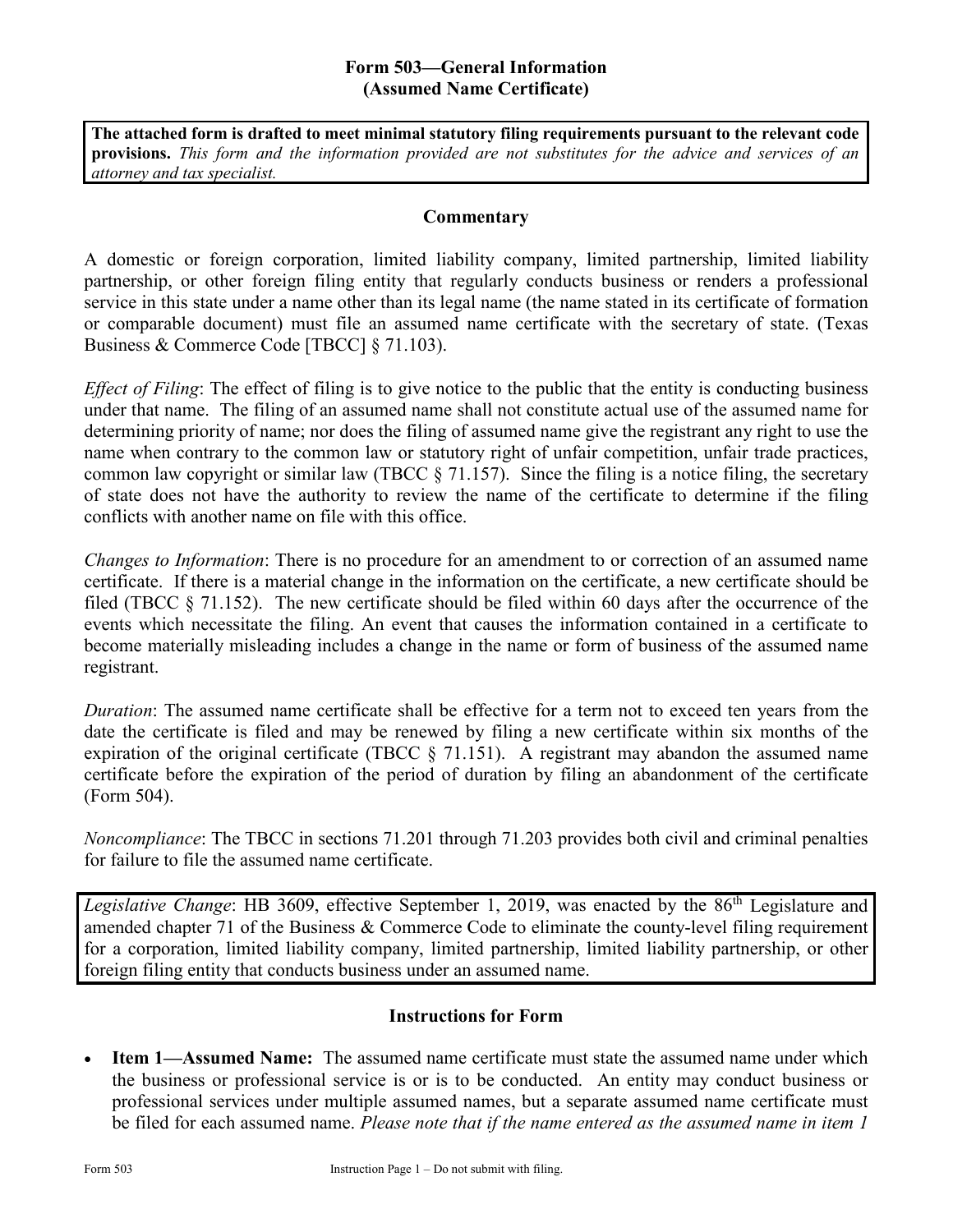*is exactly the same as the legal name of the entity on file with the secretary of state, the certificate will be rejected for failing to provide an assumed name.*

- **Item 2—Entity Name:** The assumed name certificate must contain the legal name of the entity as contained in its certificate of formation or comparable document filed with the secretary of state. An incorporated entity, such as a bank or trust company, whose organizational documents are not filed with the secretary of state, would set forth the legal name of the entity as contained in its organizational documents.
- **Items 3 and 4—Type of Entity and File Number**: Identify the type of entity that is filing the assumed name. If there is not a check box that applies to the entity, check "other" and then specify the type of entity in the space provided. It is recommended that the file number, if any, assigned by the secretary of state be provided to facilitate processing of the document.
- **Item 5—Jurisdiction**: The certificate must state the jurisdiction of formation of the entity filing the assumed name certificate.
- **Item 6—Principal Office Address:** Provide the street or mailing address of entity's principal office.
- **Item 7—Period of Duration:** An assumed name certificate is effective for a term not to exceed a period of ten years from the date of filing the certificate. Check the applicable box to specify the duration which the entity determines should be the duration of the filing of the assumed name certificate. The entity may opt to make the duration the maximum period of ten years, a period of less than ten years or until a date certain which date is not more than ten years from the date of filing.
- **Item 8—County or Counties in which the Assumed Name Used:** The assumed name certificate is required to state the counties in which the assumed name will be used. If the entity will potentially use the assumed name in all counties in Texas, check the box for "All." If the entity wishes to exclude certain counties but will use the assumed names in most counties, check the box for "All counties with the exception of the following counties" and list the excluded counties. If the entity will only conduct business in specific counties, check the box for "Only the following counties" and list those specific counties.
- **Execution:** A certificate filed with the secretary of state shall be executed by an officer, general partner, member, manager, representative of or attorney in fact for the corporation, limited partnership, limited liability partnership, limited liability company, or foreign filing entity. A certificate executed by an attorney in fact shall include a statement that the attorney in fact has been duly authorized in writing by the principal to execute the certificate. Please review the form carefully. *Pursuant to section 71.203, a person commits an offense under section 37.10, Penal Code, if the person intentionally or knowingly signs or directs the filing of an assumed name certificate that the person knows contains a materially false statement.*
- **Payment and Delivery Instructions**: The filing fee for an assumed name certificate filed with the secretary of state is **\$25.** Fees may be paid by personal checks, money orders, LegalEase debit cards, or American Express, Discover, MasterCard, and Visa credit cards. Checks or money orders must be payable through a U.S. bank or financial institution and made payable to the secretary of state. Fees paid by credit card are subject to a statutorily authorized convenience fee of 2.7 percent of the total fees.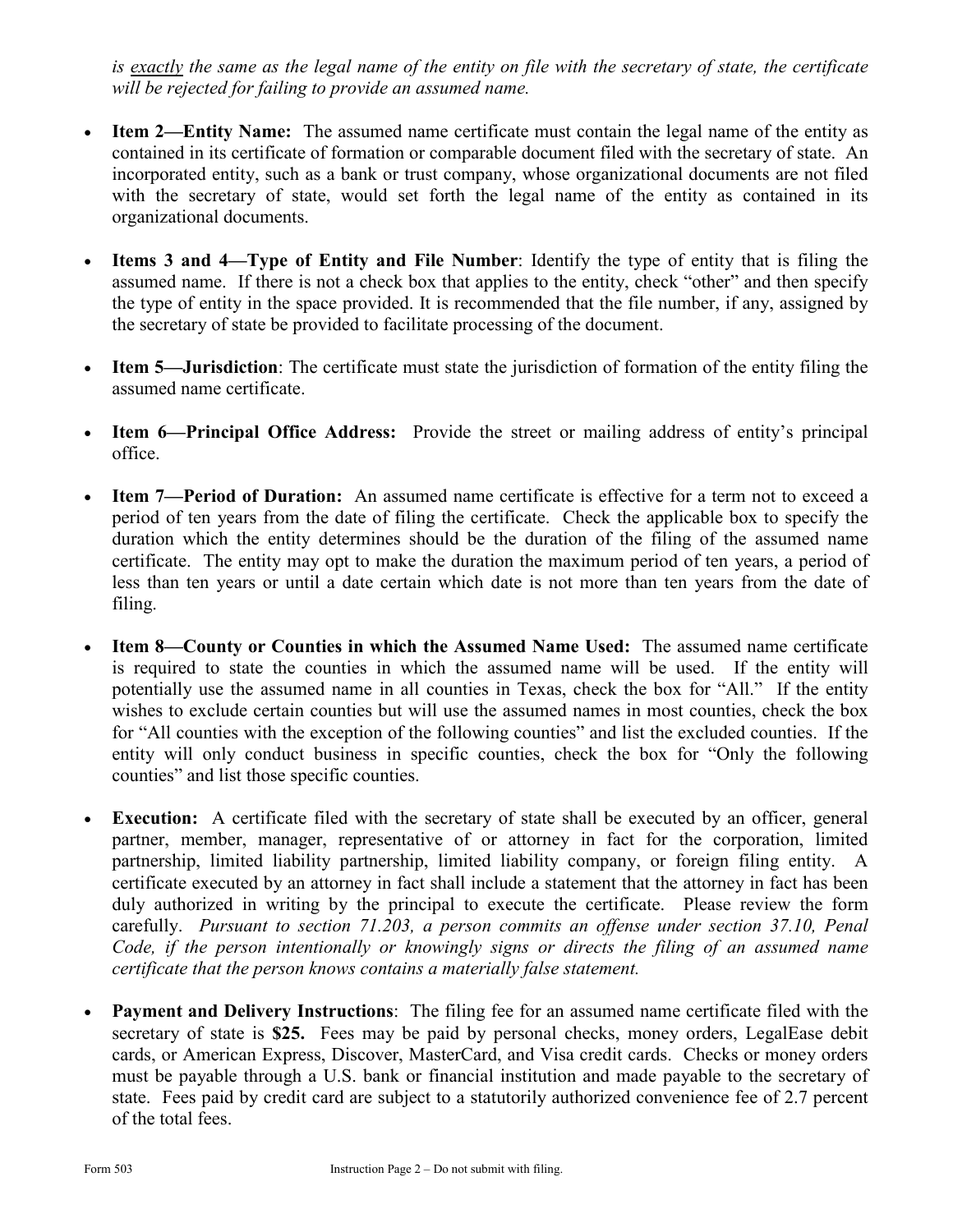Submit the completed form in duplicate along with the filing fee. The form may be mailed to P.O. Box 13697, Austin, Texas 78711-3697; faxed to (512) 463-5709; or delivered to the James Earl Rudder Office Building, 1019 Brazos, Austin, Texas 78701. If a document is transmitted by fax, credit card information must accompany the transmission (Form 807). On filing the document, the secretary of state will return the appropriate evidence of filing to the submitter together with a filestamped copy of the document, if a duplicate copy was provided as instructed.

Revised 08/19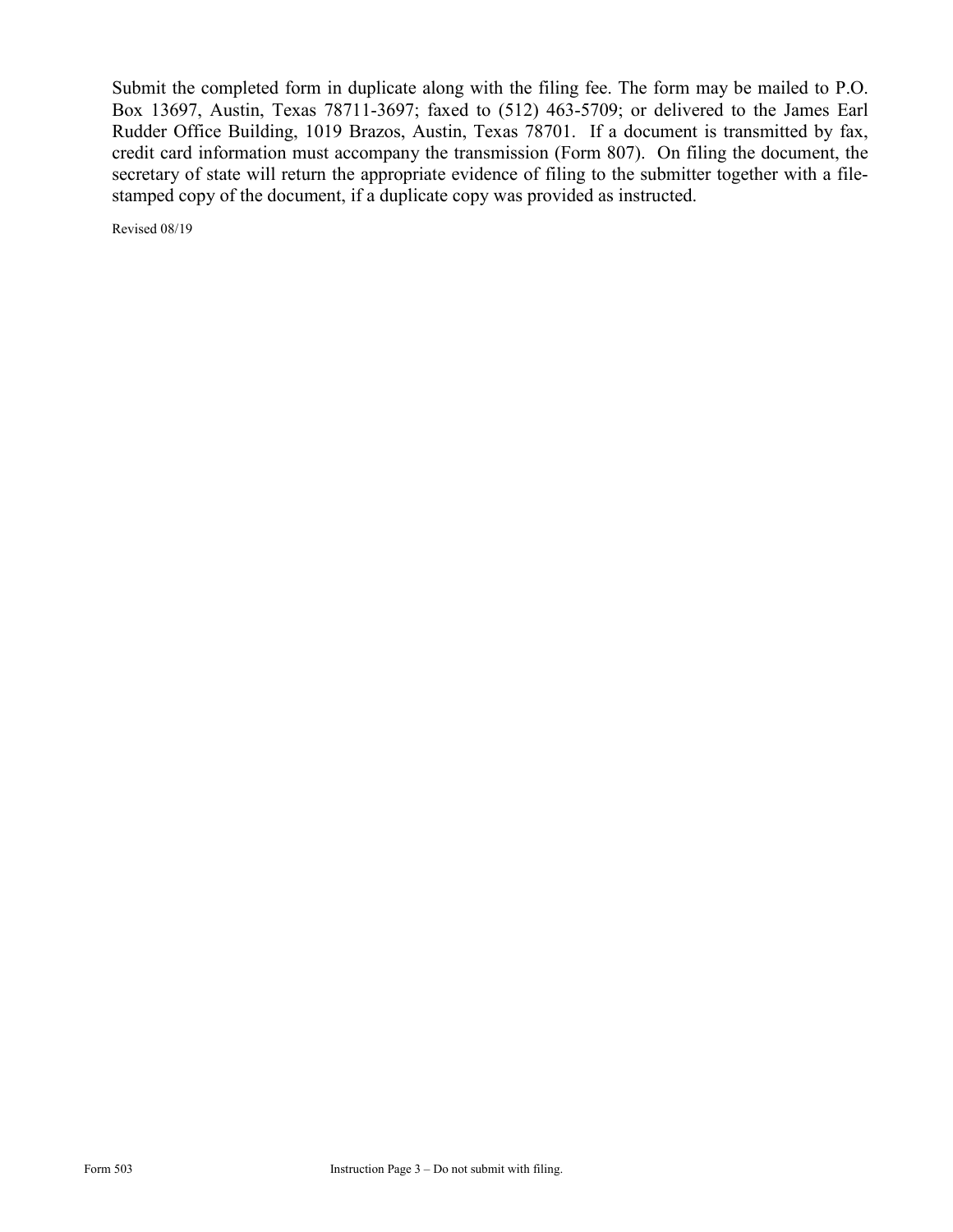This space reserved for office use.

## **Form 503 (Revised 08/19)**

Return in duplicate to: Secretary of State P.O. Box 13697 Austin, TX 78711-3697 512 463-5555 FAX: 512 463-5709 **Filing Fee: \$25** 



# **Assumed Name Certificate**

## **Assumed Name**

| 1. The assumed name under which the business or professional service is, or is to be, conducted or |  |  |  |
|----------------------------------------------------------------------------------------------------|--|--|--|
| rendered is:                                                                                       |  |  |  |

## **Entity Information**

2. The legal name of the entity filing the assumed name is:

| State the name of the entity as currently shown in the records of the secretary of state or on its organizational documents,<br>if not filed with the secretary of state. |                           |                               |  |  |  |  |  |  |  |
|---------------------------------------------------------------------------------------------------------------------------------------------------------------------------|---------------------------|-------------------------------|--|--|--|--|--|--|--|
| 3. The entity filing the assumed name is a: (Select the appropriate entity type below.)                                                                                   |                           |                               |  |  |  |  |  |  |  |
| For-profit Corporation                                                                                                                                                    |                           | Limited Liability Company     |  |  |  |  |  |  |  |
| Nonprofit Corporation                                                                                                                                                     | Limited Partnership       |                               |  |  |  |  |  |  |  |
| Professional Corporation                                                                                                                                                  |                           | Limited Liability Partnership |  |  |  |  |  |  |  |
| Professional Association                                                                                                                                                  |                           | Cooperative Association       |  |  |  |  |  |  |  |
| Other                                                                                                                                                                     |                           |                               |  |  |  |  |  |  |  |
| Specify type of entity. For example, foreign real estate investment trust, state bank, insurance company, etc.                                                            |                           |                               |  |  |  |  |  |  |  |
| The file number, if any, issued to the entity by the secretary of state is:<br>4.                                                                                         |                           |                               |  |  |  |  |  |  |  |
| The state, country, or other jurisdiction of formation of the entity is:                                                                                                  |                           |                               |  |  |  |  |  |  |  |
| The entity's principal office address is:<br>6.                                                                                                                           |                           |                               |  |  |  |  |  |  |  |
|                                                                                                                                                                           |                           |                               |  |  |  |  |  |  |  |
|                                                                                                                                                                           |                           |                               |  |  |  |  |  |  |  |
| <b>Street or Mailing Address</b>                                                                                                                                          |                           |                               |  |  |  |  |  |  |  |
|                                                                                                                                                                           |                           |                               |  |  |  |  |  |  |  |
| City<br><b>State</b>                                                                                                                                                      | Country                   | Postal or Zip Code            |  |  |  |  |  |  |  |
|                                                                                                                                                                           |                           |                               |  |  |  |  |  |  |  |
|                                                                                                                                                                           | <b>Period of Duration</b> |                               |  |  |  |  |  |  |  |
| 7a. The period during which the assumed name will be used is 10 years from the date of filing                                                                             |                           |                               |  |  |  |  |  |  |  |
| with the secretary of state.                                                                                                                                              |                           |                               |  |  |  |  |  |  |  |
| <b>OR</b>                                                                                                                                                                 |                           |                               |  |  |  |  |  |  |  |
| 7b. The period during which the assumed name will be used is seen years from the date of filing<br>with the secretary of state (not to exceed 10 years).                  |                           |                               |  |  |  |  |  |  |  |
| <b>OR</b>                                                                                                                                                                 |                           |                               |  |  |  |  |  |  |  |
| 7c. The assumed name will be used until                                                                                                                                   |                           | (not to exceed 10 years).     |  |  |  |  |  |  |  |